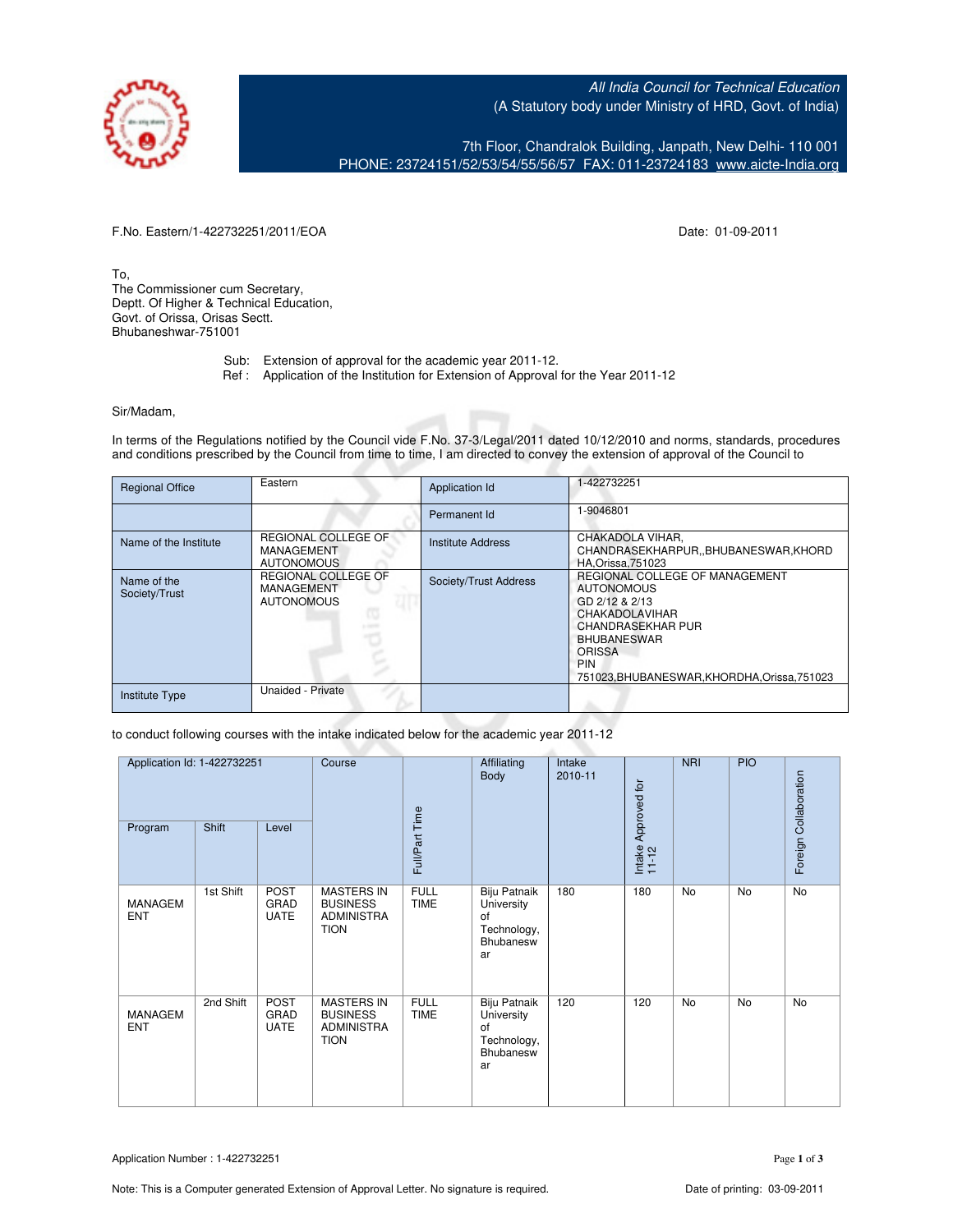All India Council for Technical Education (A Statutory body under Ministry of HRD, Govt. of India)



7th Floor, Chandralok Building, Janpath, New Delhi- 110 001 PHONE: 23724151/52/53/54/55/56/57 FAX: 011-23724183 [www.aicte-India.org](http://www.aicte-India.org)

| Application Id: 1-422732251  |           | Course                                                   |                                                                                                                | Affiliating<br>Body               | Intake<br>2010-11                                                         |         | NRI                          | PIO             |                 |                       |
|------------------------------|-----------|----------------------------------------------------------|----------------------------------------------------------------------------------------------------------------|-----------------------------------|---------------------------------------------------------------------------|---------|------------------------------|-----------------|-----------------|-----------------------|
| Program                      | Shift     | Level                                                    |                                                                                                                | Full/Part Time                    |                                                                           |         | Intake Approved for<br>11-12 |                 |                 | Foreign Collaboration |
| <b>MANAGEM</b><br><b>ENT</b> | 1st Shift | <b>POST</b><br>GRAD<br><b>UATE</b><br><b>DIPLO</b><br>MA | <b>POST</b><br><b>GRADUATE</b><br><b>DIPLOMA IN</b><br><b>MANAGEMEN</b><br>$\mathsf{T}$                        | <b>FULL</b><br><b>TIME</b>        | None                                                                      | 120     | 120                          | No              | No              | No                    |
| <b>MANAGEM</b><br><b>ENT</b> | 2nd Shift | <b>POST</b><br>GRAD<br><b>UATE</b><br><b>DIPLO</b><br>МA | <b>POST</b><br><b>GRADUATE</b><br><b>DIPLOMA IN</b><br><b>MANAGEMEN</b><br>T.                                  | <b>FULL</b><br>TIME               | None                                                                      | 60      | 60                           | $\overline{No}$ | $\overline{No}$ | $\overline{No}$       |
| <b>MANAGEM</b><br><b>ENT</b> | 1st Shift | <b>POST</b><br>GRAD<br><b>UATE</b>                       | <b>MASTERS IN</b><br><b>BUSINESS</b><br><b>ADMINISTRA</b><br><b>TION</b><br>(TOURISM<br><b>MANAGEMEN</b><br>T) | <b>FULL</b><br><b>TIME</b><br>ar: | Biju Patnaik<br>University<br>of<br>Technology,<br>Bhubanesw<br>ar        | 30<br>π | 30                           | <b>No</b>       | <b>No</b>       | <b>No</b>             |
| <b>MANAGEM</b><br><b>ENT</b> | 1st Shift | <b>POST</b><br>GRAD<br><b>UATE</b>                       | <b>MASTERS IN</b><br><b>BUSINESS</b><br><b>ADMINISTRA</b><br><b>TION</b>                                       | <b>PART</b><br><b>TIME</b>        | <b>Biju Patnaik</b><br>University<br>of<br>Technology,<br>Bhubanesw<br>ar | $30\,$  | 30                           | No              | No              | No                    |
| <b>MCA</b>                   | 1st Shift | <b>POST</b><br>GRAD<br><b>UATE</b>                       | <b>MASTERS IN</b><br><b>COMPUTER</b><br><b>APPLICATION</b><br>S                                                | <b>FULL</b><br><b>TIME</b>        | <b>Biju Patnaik</b><br>University<br>of<br>Technology,<br>Bhubanesw<br>ar | 120     | 120                          | <b>No</b>       | <b>No</b>       | No                    |

The above mentioned approval is subject to the condition that REGIONAL COLLEGE OF MANAGEMENT AUTONOMOUS shall follow and adhere to the Regulations, guidelines and directions issued by AICTE from time to time and the undertaking / affidavit given by the institution along with the application submitted by the institution on portal.

In case of any differences in content in this Computer generated Extension of Approval Letter, the content/information as approved by the Executive Council / General Council as available on the record of AICTE shall be final and binding.

Strict compliance of Anti-Ragging Regulation:- Approval is subject to strict compliance of provisions made in AICTE Regulation notified vide F. No. 37-3/Legal/AICTE/2009 dated July 1, 2009 for Prevention and Prohibition of Ragging in Technical Institutions. In case Institution fails to take adequate steps to Prevent Ragging or fails to act in accordance with AICTE Regulation or fails to punish perpetrators or incidents of Ragging, it will be liable to take any action as defined under clause 9(4) of the said Regulation.